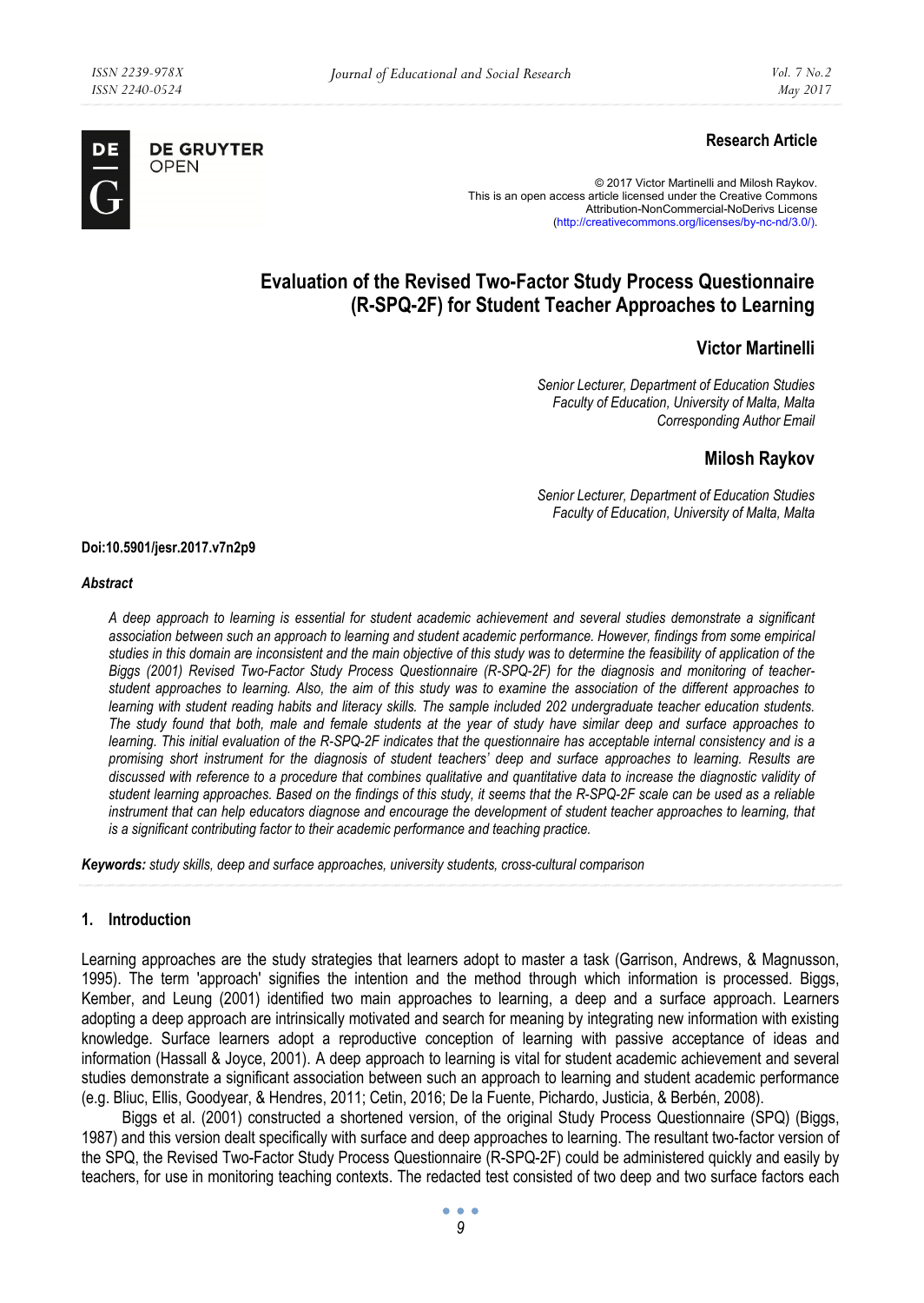with 10 items. Within each of these two factors, it was possible to distinguish strategy and motive subscales. Biggs et al. (2001) report good fits for models for the four subscales and concluded that the items were unidimensional for each of the four subscales. Cronbach alpha values for the four subscales ranged from .57 to .72. The two-factor model has been reported to have a better fit than the previous three-factor solution (surface, deep and achieving) of the original SPQ (Kember & Leung, 1998; Zhang, 2000).

Taher and Jin (2011) used this revised format of the test (R-SPQ-2F) to assess 208 students attending a part-time MBA programme at a university in China. They reported that while the mature participants were generally struggling to fulfil their adult social, professional and educational obligations, they were also driven by a strong desire to develop a deep understanding of the concepts taught on the course. Thus, they obtained high scores on the deep learning approach (35 scores) and somewhat lower scores (approximately 26) for the surface learning approach. Similar results had been reported in a study with a comparable population by Cheng (2001) ten years earlier.

Empirical studies in this domain produced mixed results (e.g. Habel, 2012; Justicia, Pichardo, Cano, Berbe´n, & De la Fuente, 2008) since these studies failed to confirm the test's four-factor structure. This might be caused by the lack of validated instruments for diagnostics of student approaches to learning. An evaluation of the R-SPQ-2F also failed to confirm the structure in the Spanish translation of this questionnaire. Only the two-factor structure was found to be replicable in this new context and its other factor structures were called into question along with a lack of differentiation between the remaining subscales of the test (Justicia et al., 2008). On the other hand Stes, De Maeyer, and Van Petegem (2013) claimed that the test retained its sensitivity in a Dutch context but called the test's goodness of fit for a two-factor model into question. They proposed that the additional use of qualitative data, obtained through interviewing participants could increase the validity of the questionnaire when this is used outside of the culture it was developed for.

Regarding the metric characteristics, a recent study (Shah et al., 2016) confirmed that the Revised Two-Factor Study Process Questionnaire (R-SPQ-2F) measures of deep and surface approaches to learning have acceptable internal consistency coefficients ranging from .71 to .72. This resembles the original validation study (Biggs et al., 2001) which found a similar internal consistency for the deep approach (.73) but a slightly lower coefficient for the surface approaches to learning (.64).

Considering the inconsistent empirical findings from the literature, the main objective of this study was to determine the feasibility of application of the R-SPQ-2F for diagnosis and monitoring of teacher-student approaches to learning. The second aim of this study was to examine the association of the different approaches to learning with student learning habits and the suitability of this questionnaire to the education students of different age and gender attending a teacher education course in Malta.

#### **2. Research design**

#### *2.1 Participants*

The participants in this study were all students who were attending the same teacher education course at different year levels but not the final year. This course attracts a relatively homogenous cohort of students who are largely first-time students at University. All students were Maltese first language speakers and all were ethnically Maltese. In total, there were 202 undergraduate teacher education students who were in the first three years of their four-year degree course: 59 students from the first year, 64 students from the second and 79 from the third year of the course.

## *2.2 Instruments*

The instrument used for measuring approaches to learning was the R-SPQ-2F (Biggs et al., 2001). The questionnaire examines two primary learning approaches: the deep approach that includes deep motive and deep strategy and the surface approach, which includes surface motive and surface strategy. (A–E). It asks respondents to express their approaches to learning on a 5-point Likert-type scale ranging from 'never or only rarely true of me' to 'always or almost always true of me'. The instrument was administered in the original form in English that is the official teaching language of the university.

A subsample of the participants completed a questionnaire to collect data about student demographic characteristics, self-reported academic ability, their overall literacy skills and reading habits comparable to the Progress in International Reading Literacy Study (PIRLS) 2011 (Mullis, Martin, Foy, & Drucker, 2012) student survey but adapted to older respondents. The study was approved by the institutional research ethics board and the participants were invited to participate voluntarily and anonymously.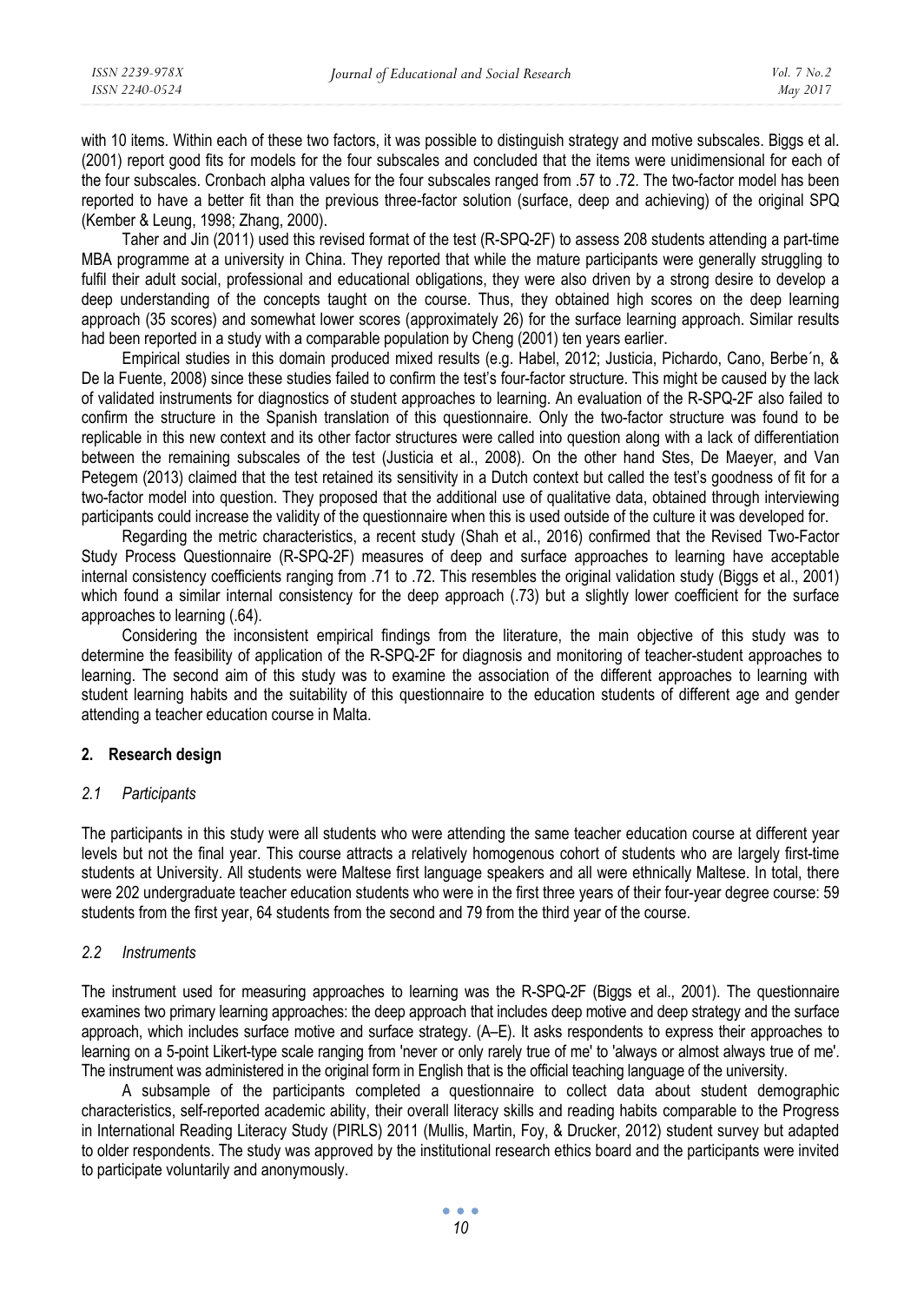# *2.3 Procedures*

The questionnaire was administered at the beginning of the 2015-2016 academic year and participation was voluntary as required by the institutional ethics standards. The first year students were coming straight from Sixth Form College and had no exposure to university learning while the second year respondents had one full year of exposure to university teaching and third year students had two full years' exposure at the time of assessment.

Statistical analysis was conducted by using the SPSS and the basic descriptive measures used were, percentages, averages, cross-tabulations, correlations, independent samples t-tests, and analysis of variance (ANOVA) to determine the difference between students of different gender and year of study. The study also applied reliability analysis to determine the internal consistency of the applied R-SPQ-2F questionnaire sub-scales and the main scales.

## **3. Results**

#### *3.1 Gender differences*

To guard against certain cells having low cell counts (Yates, Moore, & McCabe, 1999) the Likert scale was collapsed into a three-point scale (never or sometimes, about half the time, frequently or always). While there were no gender differences evident in the two mains scales, a gender difference was evident in one of the items. Our Chi-square ( $\chi^2$ ) test revealed that the percentage of students who demonstrated a greater tendency towards deep orientation to learning (spend a lot of free time finding out more about interesting topics, which have been discussed in different classes) differed by gender (χ2(2) = 6.6, *p* < 0.05). The effect size was .27 is considered to be moderate (Field, 2013). A post hoc analysis with Bonferroni correction (Beasley & Schumacker, 1995) identified that the significant difference between males and females in regard to the amount of free time spent on 'finding out more about interesting topics which have been discussed in different classes' occurred in the "about half the time" choice of answer where 17 females and only 1 male described themselves as falling into this category.

The study found that both, male and female students scored similarly on the two main scales of the R-SPQ-2F questionnaire. However, due to a number of missing responses, the analysis was conducted on a smaller number of participants. An independent samples t-test on 89 of the respondents returned no significant differences between the genders.

# *3.2 Year of study differences*

The study found that students at different stages in their studies had similarly developed deep and the surface approaches to learning as shown in Table 1 below. While there seems to have been minimal variation between year levels in the Deep Approach (DA) to learning, the Surface Approach (SA) was consistently invariable. The analysis of variance did not find any significant differences between the students at the different years of study.

|                | Deep Approach | Surface Approach |
|----------------|---------------|------------------|
| Year 1 (n=59)  | 29.5(5.58)    | 25.3(6.34)       |
| Year $2(n=64)$ | 28.4 (6.18)   | 25.8(6.25)       |
| Year 3 (n=79)  | 30.3 (5.47)   | 25.5(6.17)       |

**Table 1.** Average score and standard deviation on Deep and Surface Approach by year

At the level of individual questionnaire items, the results were invariant regarding the student year of study except for a deep approach item (I feel that virtually any topic can be highly interesting once I get into it) which indicates that the students more frequently become highly interested in various topics when they get involved in learning (χ2(4) = 10.4, *p <* 0.05). The effect size was .16 and this is considered to be weak (Field, 2013). A post hoc analysis with Bonferroni correction (Beasley & Schumacker, 1995) identified a type 1 error in the apparent significant difference between the year groups.

Overall, the results demonstrate that the questionnaire scores are invariant in regard to gender and the year of study, indicating that the R-SPQ-2F main scales are suitable for both, male and female students at the different stages of their study programme.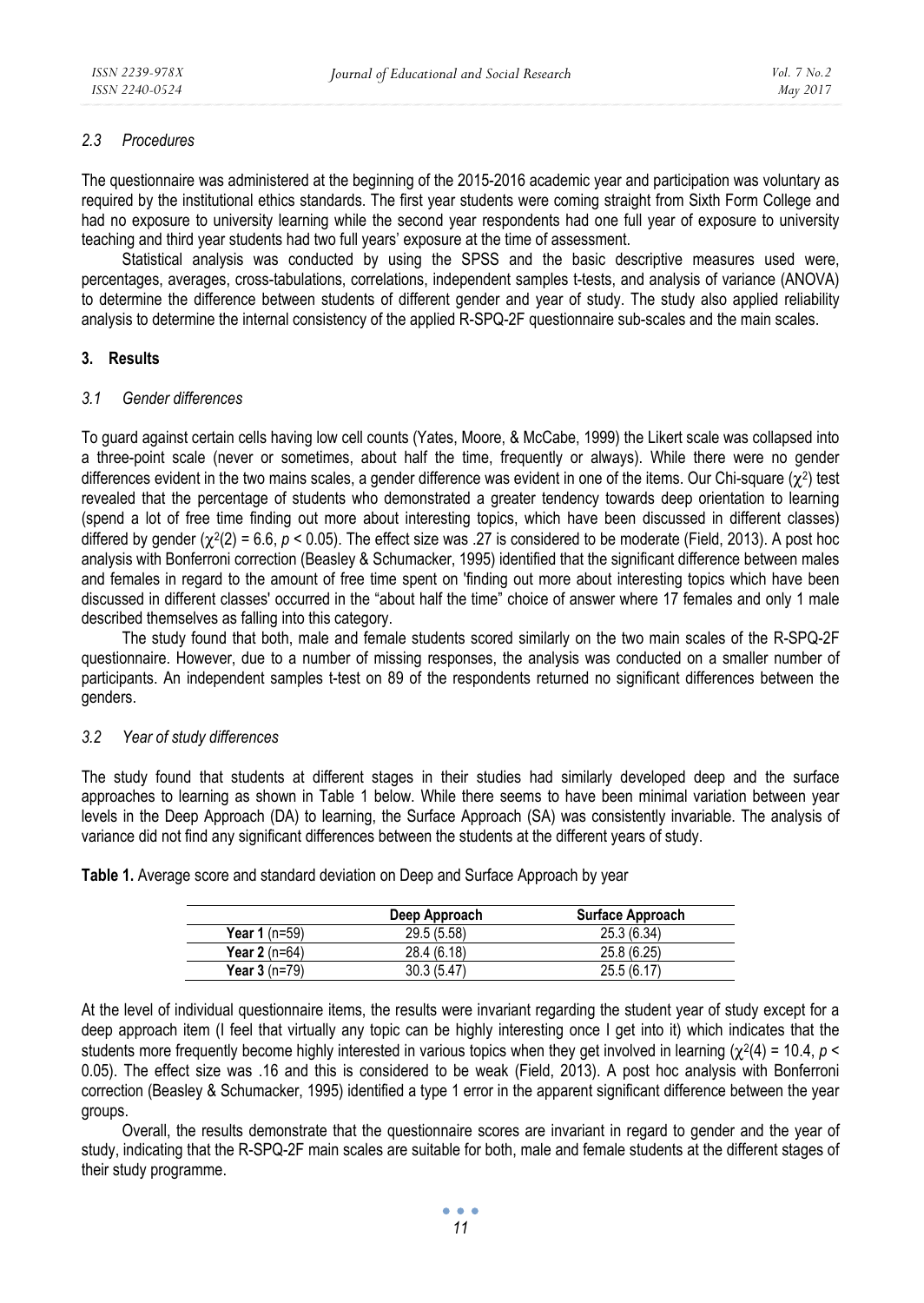### *3.3 Other differences*

Further analysis found that the deep approach to learning was positively associated with student self-reported reading habits, their self-assessed literacy skills, and their self-reported overall ability. Students with higher scores on the deep approach to learning scale more frequently enjoyed reading (F(3, 72) = 3.36, *p* = .023), considered reading as an interesting rather than a boring activity  $(F(3, 72) = 4.63, p = .005)$  and read even if they were not required to do so  $(F(3, 72))$ 72) = 4.40, *p* = .007). Overall, they showed more positive attitudes towards learning in all six questions related to their learning habits and attitudes towards reading.

The analysis also shows that the deep approach to learning is positively associated with self-reported literacy skills  $(r(76) = .243, p < .05)$  and self-reported overall ability  $(r(76) = .332, p < .005)$ . Additional t-tests confirmed this finding, demonstrating that the students who self-report above-average literacy skills (*t*(73) = 2.27, *p* = .026) and ability (*t*(74) = 3.03,  $p = 0.003$ ) score higher on the deep approach to learning scale.

Our evaluation of the internal consistency of the R-SPQ-2F questionnaire shows similar results as the previous studies that found acceptable alpha coefficients for the Deep and Surface Approaches and lower internal consistency for Deep Motive, Deep Strategy, Surface Motive and Surface Strategy (Kember & Leung, 1998; Zhang, 2000).

| R-SPQ-2F Scales and subscales | <b>Cronbach's Alpha</b> |
|-------------------------------|-------------------------|
| Deep Approach (DA)            | .73                     |
| Deep Motive (DM)              | .49                     |
| Deep Strategy (DS)            | .63                     |
|                               |                         |
| Surface Approach (SA)         | .75                     |
| Surface Motive (SM)           | .56                     |
| Surface Strategy (SS)         | .61                     |
|                               |                         |

**Table 2.** Cronbach's Alpha coefficients for the main scales and subscales of the R-SPQ-2F

As Table 2 shows, the evaluation of the R-SPQ-2F questionnaire indicates that the questionnaire represents an instrument with acceptable internal consistency for diagnosing the student teachers' Deep and Surface Approaches to learning (alpha=.73 and .75 respectively), but the subscales of this questionnaire (Deep Motive, Alpha = .49, Deep Strategy = .63, Surface Motive = .56, and Surface Strategy = .61) have relatively low internal consistency and require some modifications and/or additional questions to provide reliable diagnostic information.

# **4. Discussion and Conclusions**

In sum, this study confirmed the findings of the other previous studies related to the usability of the Revised Two-Factor Study Process Questionnaire (R-SPQ-2F). While no direct comparison can be made with the findings of Taher and Jin's (2011) study, the participants in the present study indicated somewhat lower levels of the deep approach to learning in comparison with mature students involved in second-degree studies in China. This may be due to the age and low levels of responsibility that they carried compared to the participants in Taher and Jin's (2011) study who were older, married and had heavy family responsibilities. On the other hand, the sample of the undergraduate university students from Malta showed similar levels of a surface approach to learning as the participants from the Taher and Jin's study, indicating that they were yet to develop deeper study skills as they matured.

Habel (2012) and Justicia et al. (2008) made reference to the fact that their studies did not confirm the test's fourfactor structure. However, they confirmed the two major scales that led them to concentrate on the two main factors. The internal consistency of the deep and surface approach scales in their study was acceptable. The internal consistency of the two main scales in our study was similar to the findings reported by Shah, et al. (2016) and Biggs et al. (2001) and confirmed the findings from the previous studies of the R-SPQ-2F questionnaire. Similarly to the study conducted by Stes et al. (2013), the R-SPQ-2F results from our study demonstrate that the questionnaire has good construct validity and acceptable internal consistency.

This exploratory study indicates a number of procedures that could be included in the next step in the validation of this instrument across different cultures. These can include the administration of this questionnaire to various student cohorts such as those in the humanities, social sciences and STEM areas of study. Moreover, profiles of student groups could be compared with tasks that examine respondents' problem-solving ability at various levels of complexity requiring